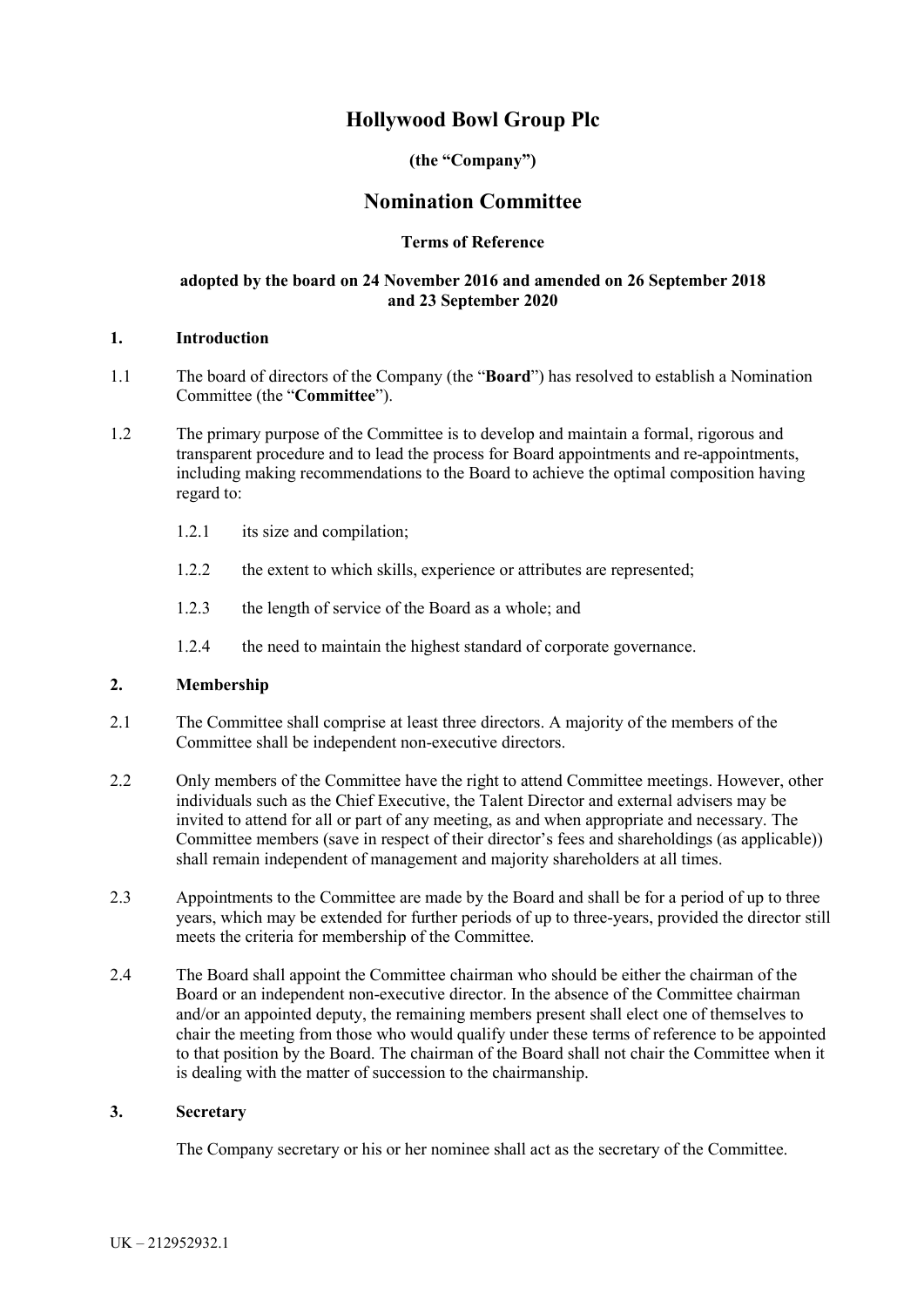# **4. Quorum**

- 4.1 The quorum necessary for the transaction of business shall be two, both of whom must be independent non-executive directors. A duly convened meeting of the Committee at which a quorum is present shall be competent to exercise all or any of the authorities, powers and discretions vested in or exercisable by the Committee.
- 4.2 Each member of the Committee shall disclose to the Committee:
	- 4.2.1 any personal financial interest (other than as a shareholder of the Company) in any matter to be decided by the Committee; or
	- 4.2.2 any potential conflict of interest arising from a cross-directorship.
- 4.3 Any such member shall abstain from voting on resolutions of the Committee in relation to which such interest exists and from participating in the discussions concerning such resolutions).

# **5. Frequency of meetings**

The Committee shall meet at least once a year and otherwise as required by the chairman of the Committee. [1](#page-1-0)

#### **6. Notice of meetings**

- 6.1 Meetings of the Committee shall be called by the secretary of the Committee at the request of the Committee chairman or any other member of the Committee and may be conducted whether the members are physically present of in the form of either video or audio conferences.
- 6.2 Unless otherwise agreed, notice of each meeting confirming the venue, time and date, together with an agenda of items to be discussed, shall be forwarded to each member of the Committee, any other person required to attend and all other non-executive directors, no later than five working days before the date of the meeting. Supporting papers shall be sent to Committee members and to other attendees as appropriate, at the same time. Papers required by the Committee may be provided electronically.

# **7. Minutes of meetings**

- 7.1 The secretary shall minute the proceedings and resolutions of all Committee meetings, including the names of those present and in attendance.
- 7.2 The secretary of the Committee shall ascertain, at the beginning of each Committee meeting, the existence of any conflict of interest and minute them accordingly<sup>[2](#page-1-1)</sup>.
- 7.3 Draft minutes of Committee meetings shall be circulated promptly to all members of the Committee. Once approved, minutes should be circulated to all other members of the Board unless in the opinion of the Committee chairman it would be inappropriate to do so.

#### **8. Engagement with shareholders**

The Committee chairman should attend the annual general meeting to answer any shareholder questions on the Committee's activities. In addition, the Committee chairman should seek

<span id="page-1-0"></span><sup>&</sup>lt;sup>1</sup> Meetings should be organised so that attendance is maximised (for example by timetabling them to coincide with Board meetings).

<span id="page-1-1"></span><sup>2</sup> Pursuant to sections 177 and 182 of the Companies Act 2006, a director is required to declare his interest in a proposed or existing transaction or arrangement with the Company to the 'other directors', therefore details of any such conflict must also be provided to the Board accordingly.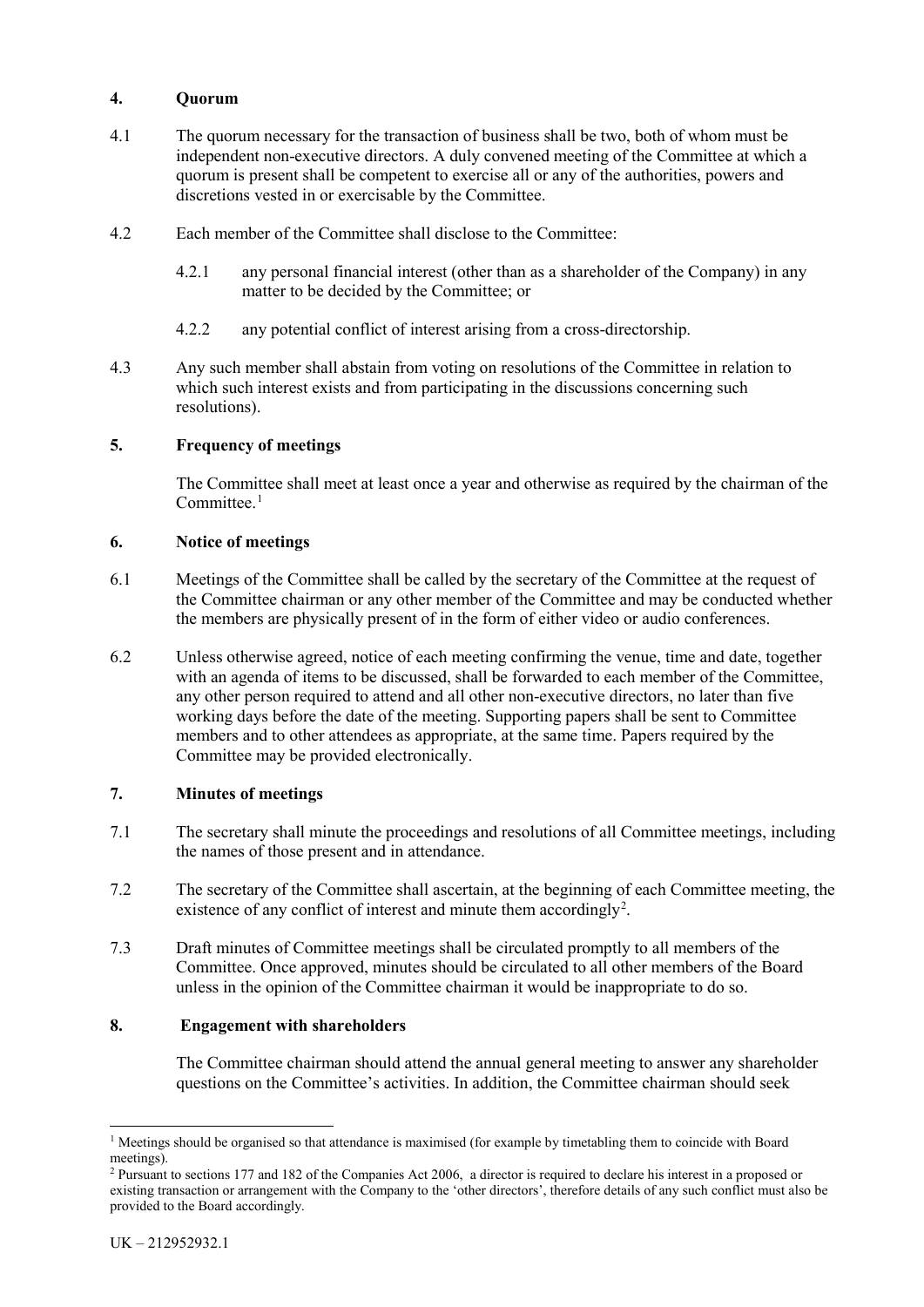engagement with shareholders on significant matter related to the Committee's areas of responsibility.

#### **9. Duties**

- 9.1 The Committee should carry out the duties below for the Company, major subsidiary undertakings and the group as a whole, as appropriate.
- 9.2 The Committee shall:
	- 9.2.1 regularly review the structure, size and composition (including the skills, knowledge, experience, length of service and diversity) of the Board (with particular regard to the balance of executive and non-executive directors, including independent nonexecutive directors) and make recommendations to the Board with regard to any changes;
	- 9.2.2 give full consideration to succession planning for directors and other senior management<sup>[3](#page-2-0)</sup> in the course of its work, taking into account the challenges and opportunities facing the Company, and the skills and expertise needed on the Board in the future;
	- 9.2.3 oversee the development of a diverse pipeline for succession to both Board and senior management positions
	- 9.2.4 keep under review the leadership needs of the organisation, both executive and nonexecutive, with a view to ensuring the continued ability of the organisation to compete effectively in the marketplace;
	- 9.2.5 keep up to date and fully informed about strategic issues and commercial changes affecting the Company and the market in which it operates;
	- 9.2.6 be responsible for identifying and nominating for the approval of the Board, candidates to fill Board vacancies as and when they arise;
	- 9.2.7 before any appointment is made by the Board, evaluate the balance of skills, knowledge, experience and diversity on the Board, and, in the light of this evaluation, prepare a description of the role and capabilities required for a particular appointment. In identifying suitable candidates the Committee shall;
		- (a) use open advertising or the services of external advisers to facilitate the search;
		- (b) consider candidates from a wide range of backgrounds; and
		- (c) consider candidates on merit and against objective criteria and with due regard for the benefits of diversity on the Board, including gender, social and ethnic backgrounds, and cognitive and personal strengths, taking care that appointees have enough time available to devote to the position;
	- 9.2.8 for the appointment of a chairman of the Board, the Committee should prepare a job specification, including the time commitment expected. A proposed chairman's other significant commitments should be disclosed to the Board before appointment and any changes to the chairman's commitments should be reported to the Board as they arise and disclosed in the next annual report of the Company;

<span id="page-2-0"></span><sup>&</sup>lt;sup>3</sup> the Senior Leadership Team.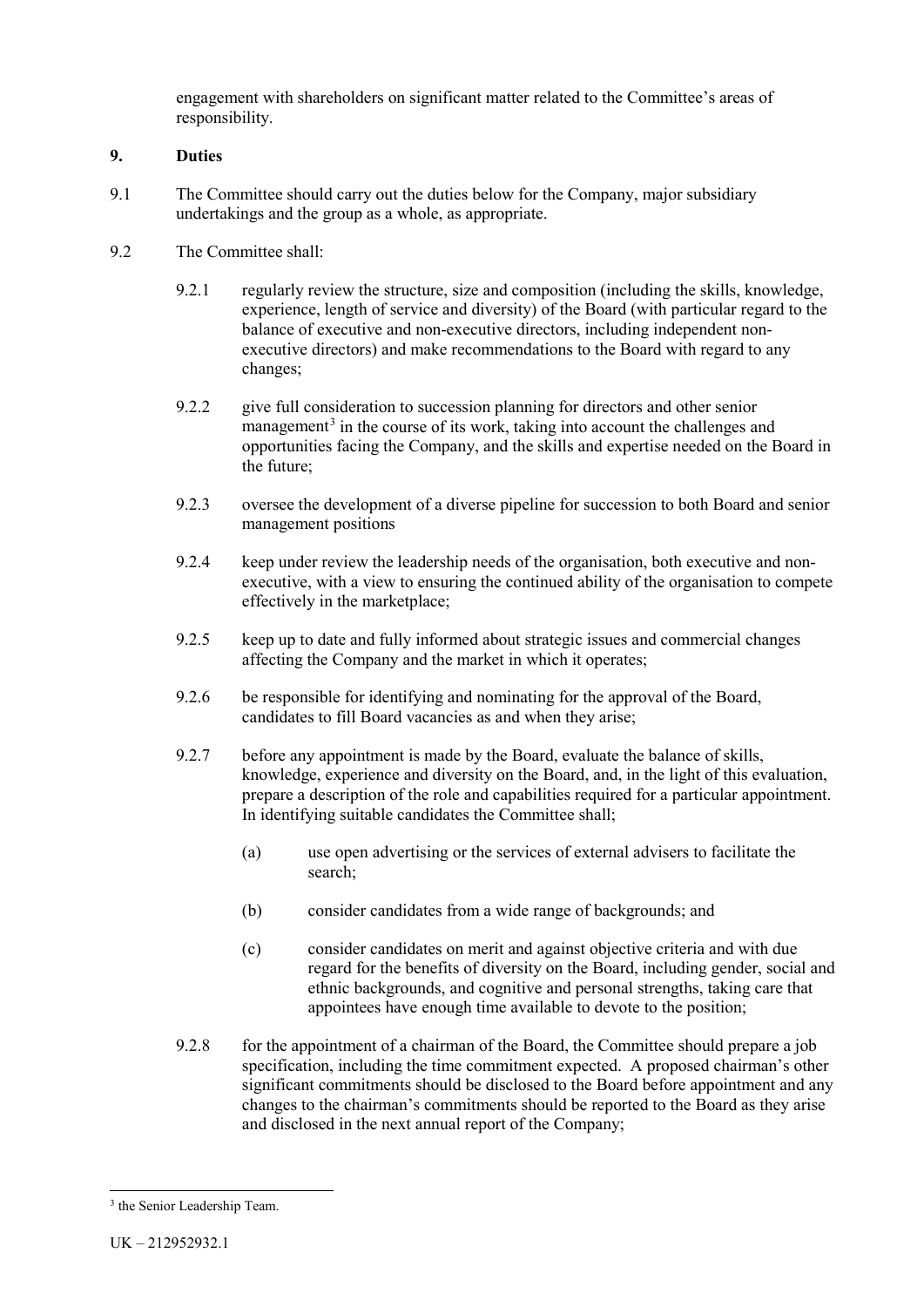- 9.2.9 prior to the appointment of a director, the proposed appointee should be required to disclose any other business interests that may result in a conflict of interest and be required to report any future business interests that could result in a conflict of interest. The proposed appointee should also be required to disclose significant commitments with an indication of the time involved;
- 9.2.10 when considering the appointment of both executive and non-executive directors to the Board, review such directors' positions and interests in other companies or firms, in order to identify any conflicts or potential conflicts of interest and make recommendations to the Board as to whether these positions and interests should be authorised;
- 9.2.11 review each director's conflicts authorisations annually to check it is appropriate for the relevant matters to remain authorised and make recommendations to the Board accordingly;
- 9.2.12 ensure that on appointment to the Board, non-executive directors receive a formal letter of appointment setting out clearly what is expected of them in terms of time commitment, Committee service and involvement outside Board meetings;
- 9.2.13 review the results of the Board performance evaluation process that relate to the composition of the Board;
- 9.2.14 review annually the time required from non-executive directors. Performance evaluation should be used to assess whether the non-executive directors are spending enough time to fulfil their duties;
- 9.2.15 work and liaise as necessary with all other Board committees.
- 9.3 The Committee shall also make recommendations to the Board concerning:
	- 9.3.1 formulating plans for succession for both executive and non-executive directors and in particular for the key roles of chairman and chief executive (although see paragraph 9.3.7 below);
	- 9.3.2 suitable candidates for the role of senior independent director;
	- 9.3.3 membership of the audit and remuneration committees, and any other Board committees as appropriate, in consultation with the chairman of those committees;
	- 9.3.4 the re-appointment of any non-executive director at the conclusion of their specified term of office having given due regard to their performance and ability to continue to contribute to the Board in the light of knowledge, skills and experience required;
	- 9.3.5 the re-election by shareholders of directors under the annual re-election provisions of the UK Corporate Governance Code or the "retirement by rotation" provisions in the Company's articles of association, having due regard to their performance and ability to continue to contribute to the Board in the light of the knowledge, skills and experience required and the need for progressive refreshing of the Board (particularly in relation to directors being re-elected for a term beyond six years);
	- 9.3.6 any matters relating to the continuation in office of any director at any time including the suspension or termination of service of an executive director as an employee of the Company subject to the provisions of the law and their service contract; and
	- 9.3.7 the appointment of any director to executive or other office (other than to the positions of chairman of the Board and chief executive, the recommendations for which should be considered at a meeting of the Board).